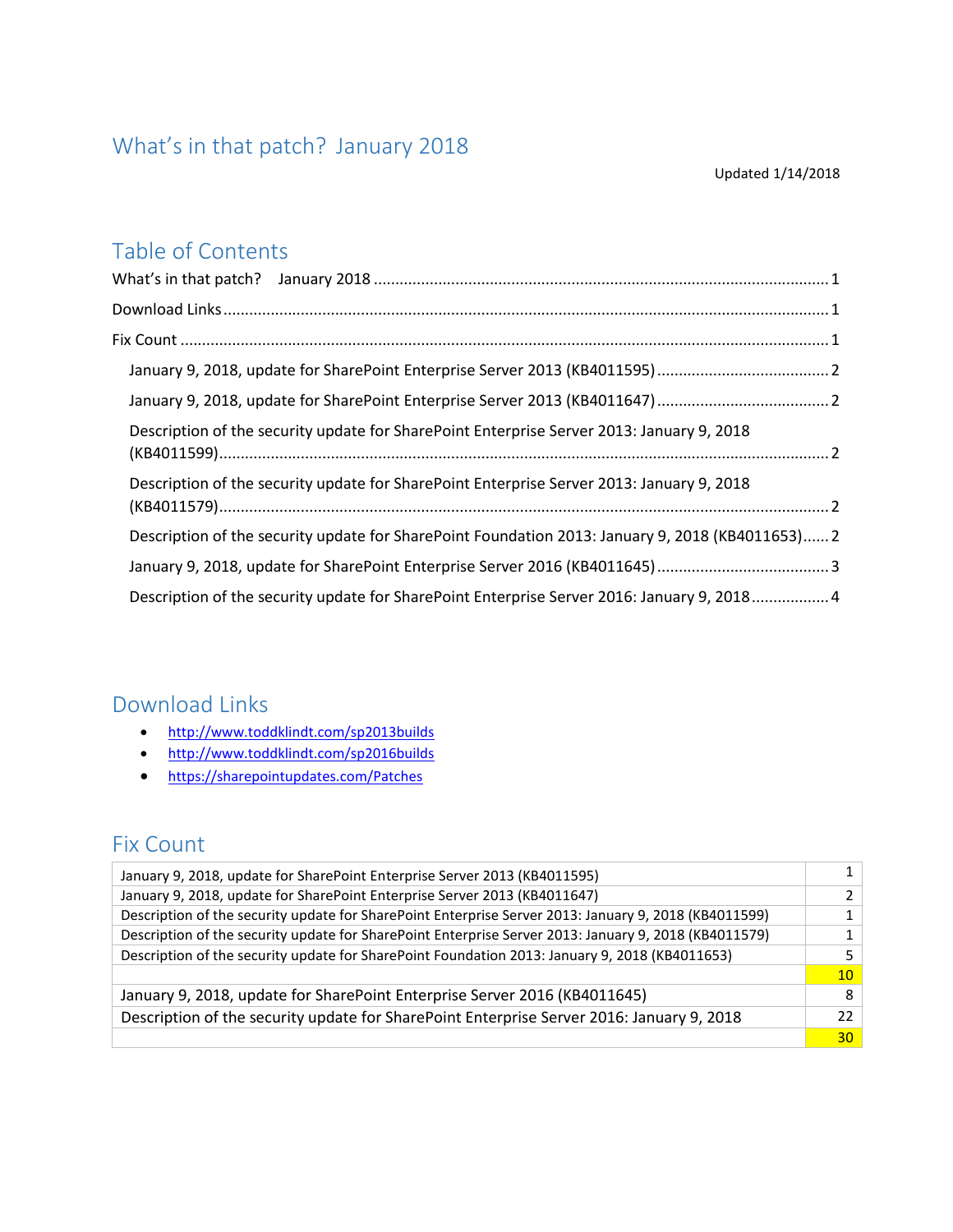### <span id="page-1-0"></span>January 9, 2018, update for SharePoint Enterprise Server 2013 (KB4011595)

This update fixes the following issue:

• The rich text fields in an InfoPath form lose their formatting when you promote a form property to a SharePoint Library property.

<span id="page-1-1"></span>January 9, 2018, update for SharePoint Enterprise Server 2013 (KB4011647) This update fixes the following issues:

- Assume that you don't select any options under **Display Settings**. When you try to upload a new profile picture, the upload picture dialog box may not function correctly.
- When the User Profile Synchronization service is restarted, the mapping for the **Preferred Name** property is cleared.

This update also improves the translation for the **Find a file** search box in the Catalan version of SharePoint 2013.

### <span id="page-1-2"></span>Description of the security update for SharePoint Enterprise Server 2013: January 9, 2018 (KB4011599)

This security update resolves vulnerabilities in Microsoft Office that could allow remote code execution if a user opens a specially crafted Office file. To learn more about these vulnerabilities, see [Microsoft Common Vulnerabilities and Exposures CVE-2018-0799.](https://portal.msrc.microsoft.com/en-US/security-guidance/advisory/CVE-2018-0799)

### <span id="page-1-3"></span>Description of the security update for SharePoint Enterprise Server 2013: January 9, 2018 (KB4011579)

This security update resolves vulnerabilities in Microsoft Office that could allow remote code execution if a user opens a specially crafted Office file. To learn more about these vulnerabilities, see [Microsoft Common Vulnerabilities and Exposures CVE-2018-0797.](https://portal.msrc.microsoft.com/en-US/security-guidance/advisory/CVE-2018-0797)

### <span id="page-1-4"></span>Description of the security update for SharePoint Foundation 2013: January 9, 2018 (KB4011653)

This security update contains improvements and fixes for the following non-security issues:

• When you use some custom claims providers, you encounter an exception during the token update.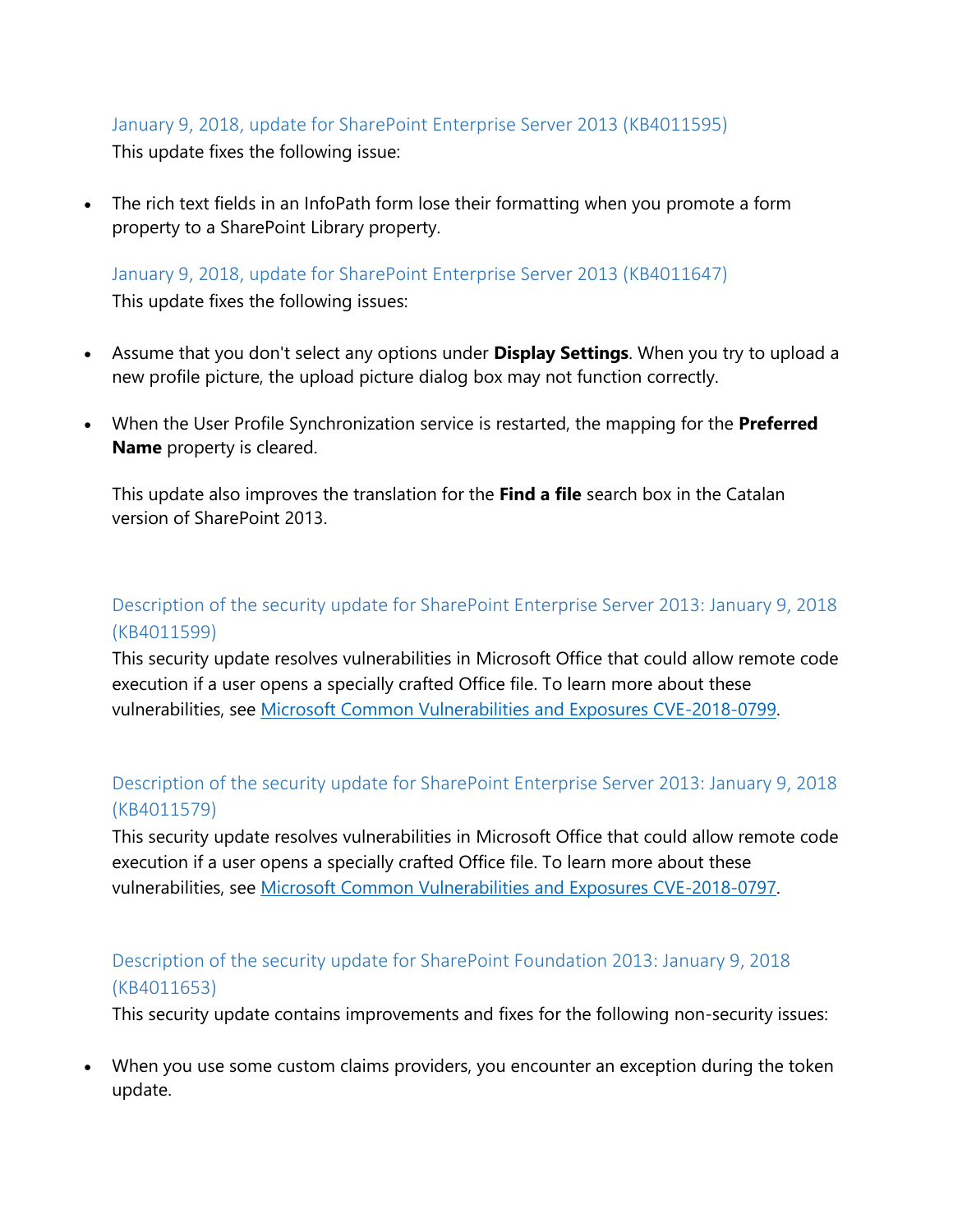• You cannot load **EditForm.aspx** pages if you use a custom master page that contains allow framing web parts. You also receive the following error message:

Sorry, something went wrong An unexpected error has occurred.

- You may experience data loss when you coauthor Microsoft Word, Excel, or PowerPoint documents. This issue occurs because of a winning strategy that your changes are override by other people who saves the documents last time.
- When you change the view of an announcement list from current view to summary view, you might receive one of the following error messages:

TypeError: Unable to get property 'GroupField' of undefined or null reference (IE)

TypeError : b is undefined

• When you add a user to a Microsoft SharePoint group, SharePoint adds the user to "Members" group instead of the group you selected.

### <span id="page-2-0"></span>January 9, 2018, update for SharePoint Enterprise Server 2016 (KB4011645)

This security update resolves vulnerabilities in Microsoft Office that could allow remote code execution if a user opens a specially crafted Office file. To learn more about the vulnerabilities, see the following Common Vulnerabilities and Exposures (CVE) documents:

- [CVE-2018-0789](https://portal.msrc.microsoft.com/en-US/security-guidance/advisory/CVE-2018-0789)
- [CVE-2018-0790](https://portal.msrc.microsoft.com/en-US/security-guidance/advisory/CVE-2018-0790)
- [CVE-2018-0792](https://portal.msrc.microsoft.com/en-US/security-guidance/advisory/CVE-2018-0792)
- [CVE-2018-0797](https://portal.msrc.microsoft.com/en-US/security-guidance/advisory/CVE-2018-0797)
- [CVE-2018-0799](https://portal.msrc.microsoft.com/en-US/security-guidance/advisory/CVE-2018-0799)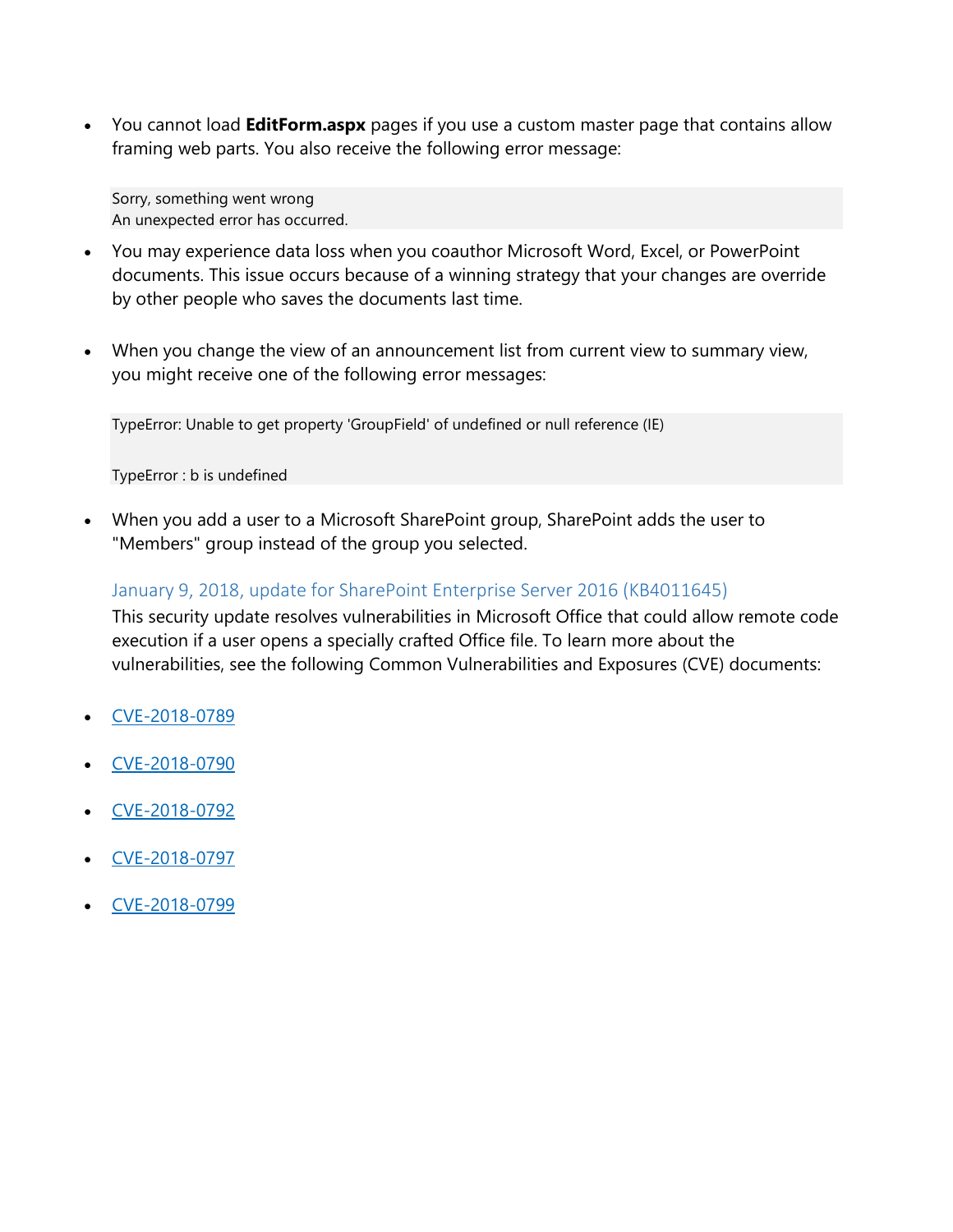This update contains the following improvements:

- Improves the translation for **Find a file** search box in the Catalan version of SharePoint 2016 language pack.
- Translates the **Learn More** information and link texts in multiple languages for the selfservice site creation feature in Admin site.
- Translates some terms in multiple languages to make sure that the meaning is accurate.

<span id="page-3-0"></span>Description of the security update for SharePoint Enterprise Server 2016: January 9, 2018 This security update contains improvements and fixes for the following nonsecurity issues for Microsoft SharePoint Server 2016:

• Data validation fails when you publish a site page if the regional setting is **Norwegian (Bokmål)**, and you receive the following error message:

You must specify a valid date within the range of 01.01.1900 and 31.12.8900.

• When you run a search crawl for a *Line of Business Data* (BDC) type of content source that contains blob files, you receive an error message in the crawl and ULS-logs that contains:

CRobotThread::Thread failed to move BDC blob file. The blob files don't get indexed, and you cannot search for them.

- When you upload a document or a folder and then share it to other users by selecting **Share** > **Shared With** > **Email Everyone**, the recipients receive an email message that has a broken link if the document or folder has a white space in the file name.
- This update fixes an OAuth regression in Windows Claims mode that occurs if a user has permissions to access a SharePoint site through an Active Directory security group. This affects SharePoint workflows among other scenarios.
- Consider the following scenario:

You go to the Delete Enterprise Objects page and choose timesheets.

You select *from* and *through* dates.

You select the **Delete** button.

The process begins, but then you see an error message that resembles the following: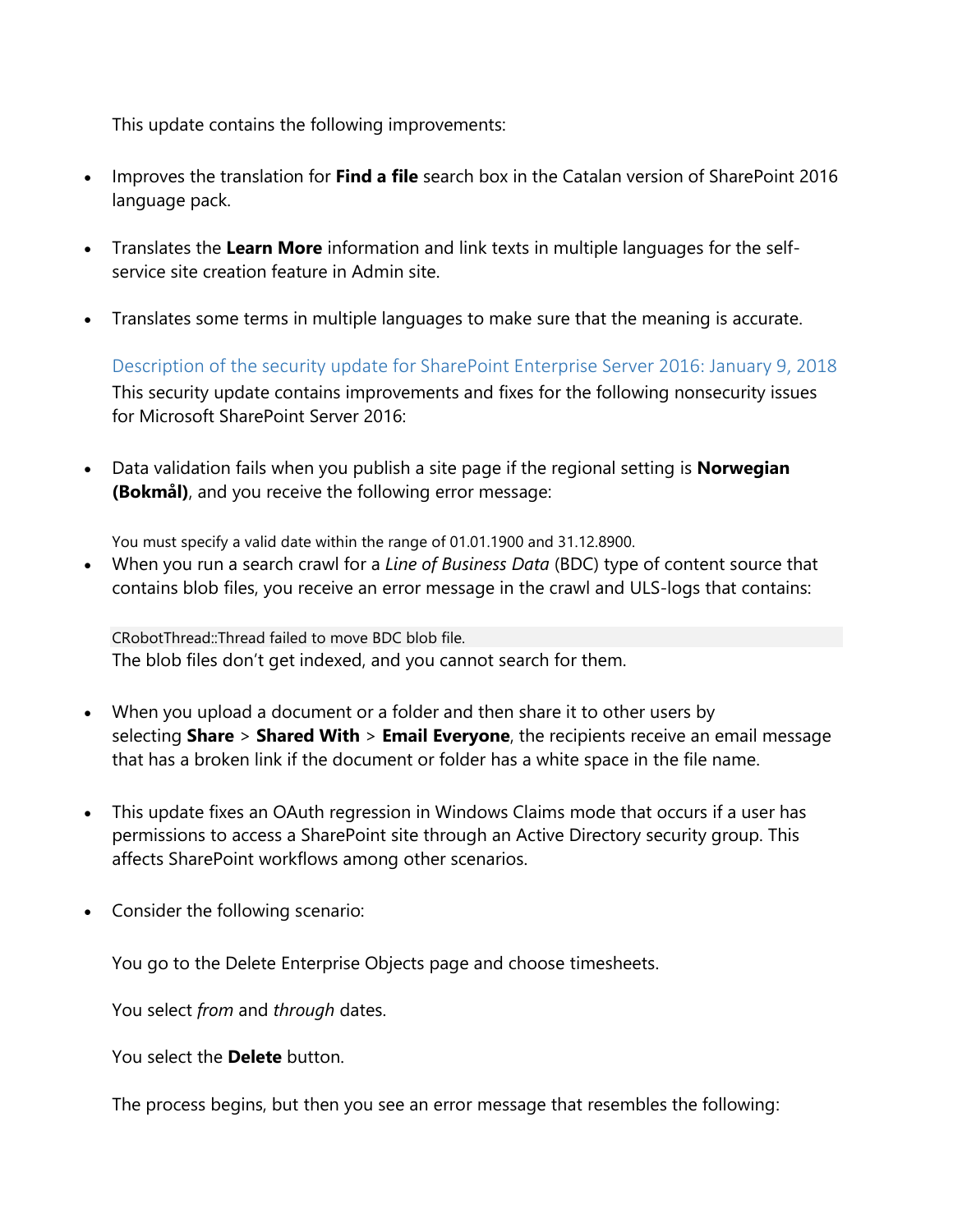Sorry, something went wrong An unexpected error has occurred. Technical Details Troubleshoot issues with Microsoft SharePoint Foundation. Correlation ID: 0*xxxxxxx-xxxx-xxxx-xxxx-xxxxxxxxxxxx* Date and Time: *<Date> <Time>* When you look at the queue jobs, you find that they have not completed. This problem can occur if there are many thousands of timesheets and many hundreds of reporting periods.

• You cannot restore a site collection if Remote BLOB Storage (RBS) is enabled in a SharePoint 2016 farm. In addition, you receive an error message that resembles the following:

Restore-spsite : Specified cast is not valid. After you install this update, you can restore site collection for the RBS content database.

- You cannot upload the changes for a document through Microsoft Office 2010 clients to SharePoint Server 2016.
- Improves the translation for the **Find a file** search box in the Catalan version of SharePoint 2016 language pack.
- Translates the **Learn More** information and link texts in multiple languages for the selfservice site creation feature on the Admin site.
- When you set a result source that's created at Search Service Application (SSA) level as default at a site or site collection level, the result source is not used as expected if you don't have any other search customizations. Instead, the out-of-box default result source **Local SharePoint Results** is still used.
- The proxy server that is configured at the Search Service Application (SSA) level is not used when you search.
- You cannot deploy changes on navigation by using content deploy feature.
- After you install the updates Description of the security update for SharePoint Enterprise [Server 2016: October 10, 2017](https://support.microsoft.com/en-us/help/4011217/security-update-for-sharepoint-enterprise-server-2016) and [October 10, 2017, update for SharePoint Enterprise](https://support.microsoft.com/en-us/help/4011161/october-10-2017-update-for-sharepoint-server-2016-kb4011161)  [Server 2016 \(KB4011161\),](https://support.microsoft.com/en-us/help/4011161/october-10-2017-update-for-sharepoint-server-2016-kb4011161) views in the pjrep schema, which are used for reporting, are lost.
- Translates some terms in multiple languages to make the meaning accurate.